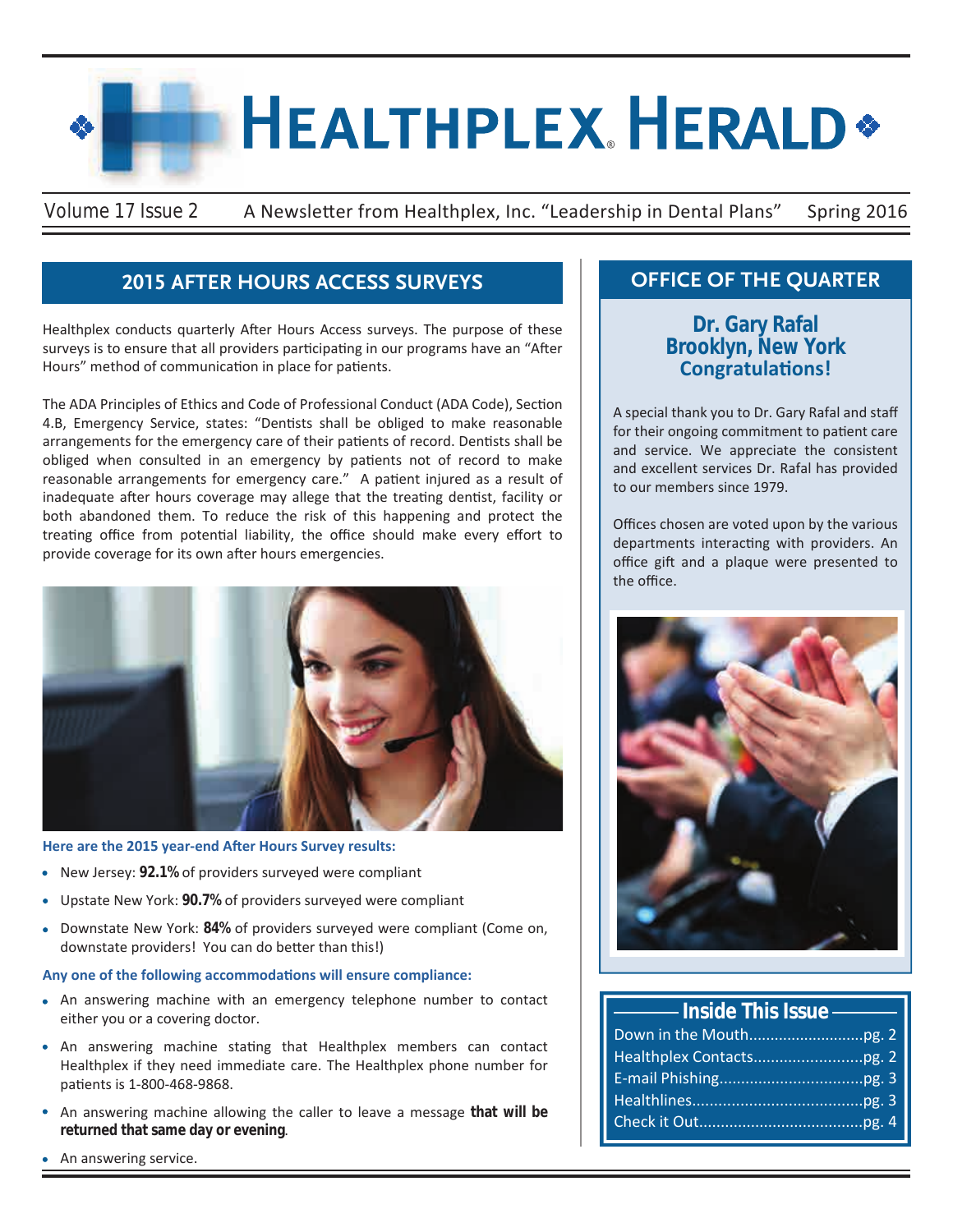# **Page 2**

# **DOWN IN THE MOUTH**

Studies have found that the microbes that live in the mouth can travel to other parts of the body. Poor oral hygiene encourages bacterial growth, which allows the microbes to multiply on and in between the teeth (as well as under the gums). These microbes begin to form a microbial community that is bound together with a thin coating of sugar molecules, also known as biofilm. The longer the plaque sits there, the thicker it becomes. The innermost plaque favors anaerobic bacteria, which can survive in the oxygen-starved sections of your body. As the plaque builds up the gums become irritated and swell, which draws more blood into the distressed tissue. Eventually, the chemicals produced by the biofilm begin to break down the boundary between the gums and blood vessels. Periodontitis arises when the gum and bone tissue starts to deteriorate and the space between the tooth and gums forms a pocket.

For years clinicians have been trying to make connections between periodontal and systemic health, proving that periodontal treatment has an overall effect on systemic health. One study published last year compared patients on dialysis who received periodontal treatment against those who did not receive treatment. The findings found those who received periodontal treatment were at a lower risk (about 30% lower) of contracting pneumonia and being hospitalized from infections. Another study has found that gum disease is associated with about 10% higher mortality over ten years among patients with kidney problems.



## **HEALTHPLEX CONTACTS**

## **www.healthplex.com**

## **Phone Numbers**

**Provider Hotline.............. 888-468-2183** (Options)

- 1: Eligibility
- 2: Urgent Referrals
- 3: Website Support
- 4: Claims Automated System
- 5: Contracting (Commercial Programs)
- 6: Contracting (Government Programs)
- 7: Panel Participation

|  | UM Clinical Review888-468-5182 |
|--|--------------------------------|
|  | Internet Support888-468-5171   |

## **Fax Numbers**(516 area code)

| Credentialing 228-9568          |  |
|---------------------------------|--|
| Customer Service 227-1143       |  |
|                                 |  |
| Provider Relations228-9571      |  |
| Referral Authorization 228-5025 |  |

# **E-Mail**

ProviderRelations@healthplex.com Info@healthplex.com Claims@healthplex.com Referrals@healthplex.com

Clinicians have been trying to link periodontal bacteria to other systemic complications, such as clogged arteries and Alzheimer's. P. gingivalis (an aggressive pathogen which has antennae that can pry open the space between two cells) is commonly found inside arteries, and is also driven by many of the same inflammatory chemicals triggered by periodontal disease. New research is finding P. gingivalis bacteria in other places, such as the brain. Research from Florida and the United Kingdom compared samples of brain tissue from ten people who had died from Alzheimer's disease against samples from ten people who had died from other causes. Signs of P. gingivalis were shown in those patients who died from Alzheimer's. Another oral bacterium, Treponema denticola, travels along the nerves that connect to the jaw. Once Treponema denticola enters the brain, it could trigger an inflammatory chain reaction that eventually destroys nerve cells that could lead to diseases such as Alzheimer's.

When it comes to health care, the mouth and body have been disconnected for centuries. Now, it seems periodontal and systemic health is closely connected. Advocates of this connection are hoping to find convincing proof of this connection, while discovering new links between ailing gums and other diseases, such as cancer, arthritis, diabetes and even Alzheimer's disease. This new research has a profound impact on public health, given that more than 65 million American adults are thought to have periodontal disease.

Reference: Laura Beil (Science News)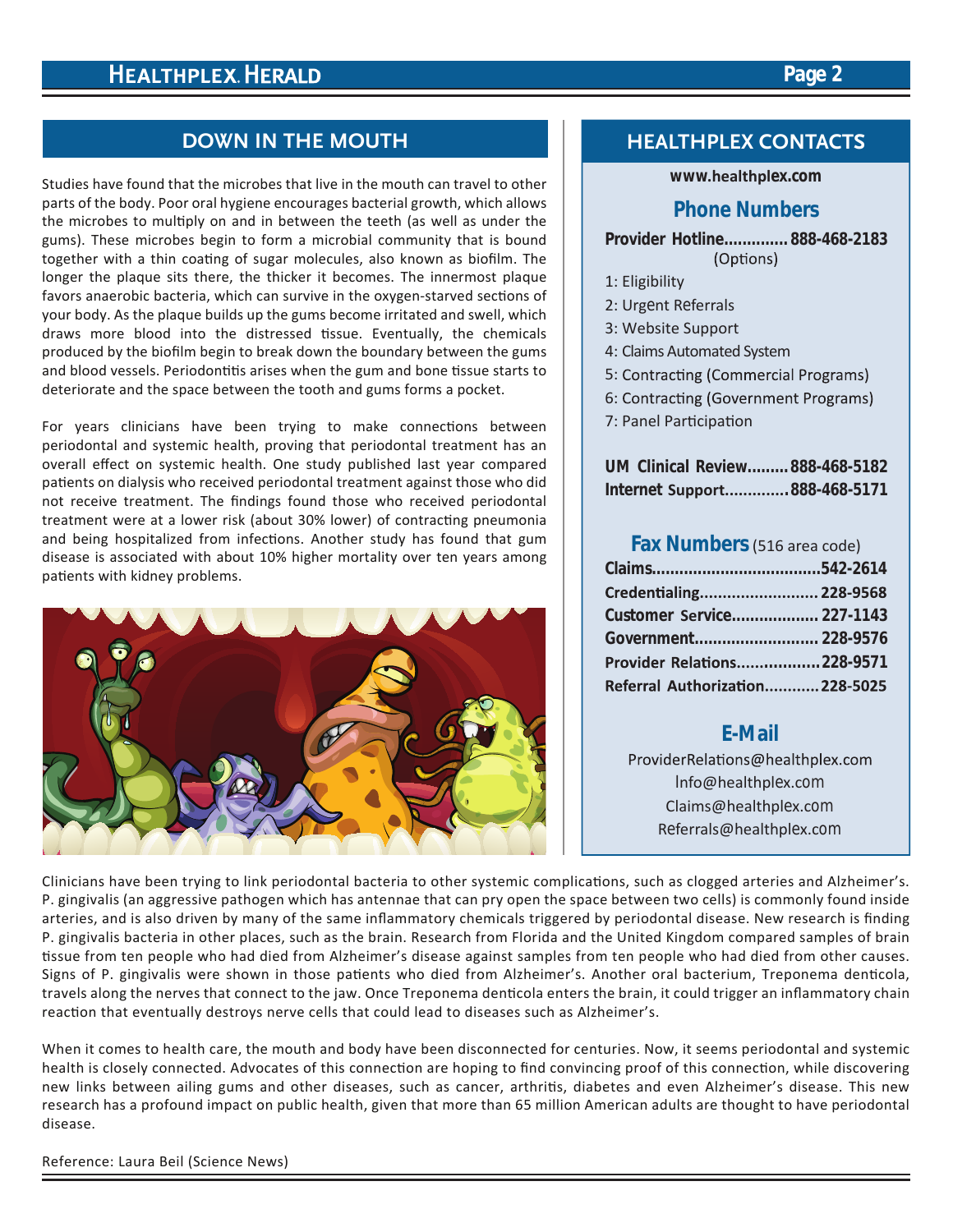# **HEALTHPLEX HERALD**

# **Page 3**

# **E-MAIL PHISHING**

E-mail is the main means we use to communicate with others for business and personal purposes. We assume that the individual or company the e-mail states as the sender actually sent the e-mail to us. Unfortunately, we need to be careful when responding to an e-mail, or clicking on a link embedded in an e-mail. Computer hackers will take advantage of our trust in e-mail communications and use that to attempt to fraudulently gain access to information. Using e-mail to trick someone into responding with information or clicking on a link is called "phishing".



### **The goal of a phishing e-mail is to have you respond by:**

- Clicking on a link in the e-mail which will direct you to a fake website and request you to enter information about yourself, such as your bank ID/password, credit card number, social security number or health information.
- Forwarding information about others. One of the most successful current phishing e-mails is an e-mail supposedly sent from senior company or office personnel requesting information on other company personnel or clients.
- Performing a wire transfer of money out of your bank account (or your company's or office's bank account) to an account set up by the hacker, which is hastily disabled after the money is received.
- Clicking on a link in the e-mail which will download malicious code allowing the hacker to take control of your computer.

If you receive an e-mail from a company or individual that is not familiar to you, asking you for information or to click on a link, delete the message, **do not respond and do not click on any links in the e-mail.**

If you receive an e-mail from someone who you know which may seem suspicious, consider whether the e-mail makes sense. Would that person actually ask you for that information or send you a link? If you are not sure, check with the sender prior to forwarding the information or clicking on the link.

# **HEALTHLINES**

## **Fraud and Abuse**

Prevention and detection of fraud and abuse is in everyone's best interest. Preventing fraudulent activities can help lower costs, form a better provider network and create higher overall satisfaction for providers, their patients and employers. The U.S. government estimates that \$68 billion is lost to health care fraud annually.

## **What is dental fraud and abuse?**

Fraud is any act of intentional deception or misrepresentation of any fact made for the purpose or likelihood of gaining an unauthorized benefit. Acts of dental fraud involve three defining features: intent, deception and unlawful gain.

## **What does an act of dental fraud look like?**

- Performing services not clinically necessary or justified.
- Waiver of copayment or deductible. This results in a change in fees charged by the dentist, inconsistent with what the insurance carrier believes is being charged.
- Unlicensed personnel performing procedures (assistants, hygienists, etc).
- Unbundling of claims by submitting several procedures separately to receive higher reimbursements.
- Billing for services not performed or not completed.
- Altering records or claims for the purpose of enhancing billing.
- Misrepresentation of services (performing a cosmetic service but billing for a covered service).
- Misrepresentation of dates of service.
- Up-coding of dental procedures by submitting a claim for a procedure that is more complex than the one actually performed.



## **Healthplex SIU**

Healthplex has provided an electronic mailbox for its Special Investigation Unit (SIU), to which either grievances or matters of suspected dental fraud and abuse can be forwarded. Please email us at **Webcomplianceoffice@healthplex.com,** or call the Compliance Hotline at **(888) 468-5180** if you suspect fraudulent activity or have any questions about our fraud and abuse program. Please visit our website at **www.healthplex.com** for more information on dental fraud and prevention. **With your help, we can all benefit from prevention of fraud and abuse.**